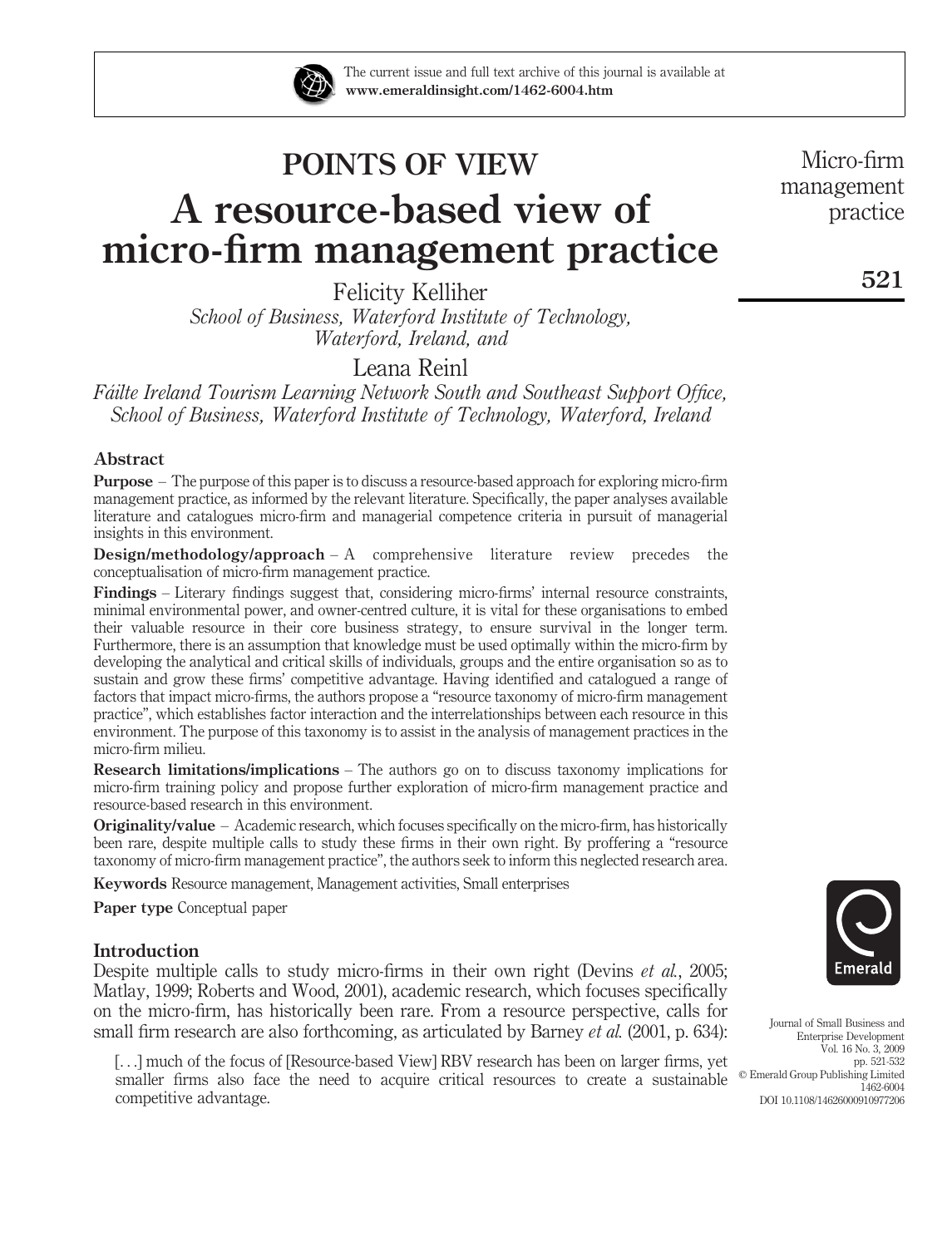The research that has been done, while fragmented, has found that micro-firms are intrinsically different in their organisational characteristics and approach to business problems and that these differences render many of the theories derived from studies of larger businesses inappropriate when applied to micro-firms. Specifically, management processes within a micro-firm are unique and micro-firms' behavioural responses to issues that impact upon them differ fundamentally from those of larger firms (Kelliher and Henderson, 2006; Whaley, 2003), and should therefore be studied separately.

As a relatively new research genre, recent literature has explored specific aspects of the micro-firm, including underlying resource poverty (Phillipson et al., 2004; Raley and Moxey, 2000), internal characteristics (Kelliher and Henderson, 2006), the competitive environment (Dutta and Evrard, 1999; Wyer, 1997), and their broad environmental influencers (Cook and Barry, 1995; Kuratko et al., 1999). Considering the growing interest in micro-firm research, the authors contend that there is a value in reviewing micro-firm literature as a collective, in order to catalogue these criteria for the purposes of exploring micro-firm management practice. It is these criteria that are the focus of this paper, as the authors discuss a resource-based approach for exploring micro-firm management, before proposing a resource taxonomy of micro-firm management practice, which establishes factor interaction and the interrelationships between each resource in this environment. The purpose of this taxonomy is to assist in the analysis of management practices in the micro-firm milieu. The authors go on to discuss taxonomy implications for micro-firm policy and propose further exploration of micro-firm management practice and resource-based research in this environment.

#### Literature review

There is no universal definition of a micro-firm, with many writers offering various criteria including size, number of employees and financial turnover per annum (Devins et al., 2005; Greenbank, 2000; Roberts and Wood, 2001). In spite of these various criteria, definitions are usually based on employment, particularly in the European context. The European Commission defines a micro-enterprise as one who employs no more than ten full-time employees (Sheikh *et al.*, 2002), and this definition is applied in the context of this paper. This definition is also taken as the baseline in terms of comparative literature, and where writers define "small firms" in the context of this definition, their findings are assumed to relate to the micro-firm milieu despite the small firm label.

#### Factors that impact micro-firm management practices

Considering the pre-defined business entity and recorded differential between this and other organisations, it is relevant to investigate the factors that impact micro-firm management practices. These are found to encapsulate the firm's business strategy, its organisational structure and the owner/manager's decision process, the underlying business culture (incorporating internal communications and the owner's pivotal role in a micro-firm), and finally, the organisation's relationship with its business environment:

The micro-firm business strategy. From a strategic perspective, micro enterprises tend to be more conservative than larger firms and are likely to change incrementally (Storey and Cressy, 1996) as a result. In fact, formal strategic planning is not common in small firms (Hall, 1995), a distinct disadvantage from Lyles et al.'s (1993) perspective. However, the view that micro-firms in particular do not plan at all may be a misnomer as there may still be clear mental frameworks of future plans regardless of whether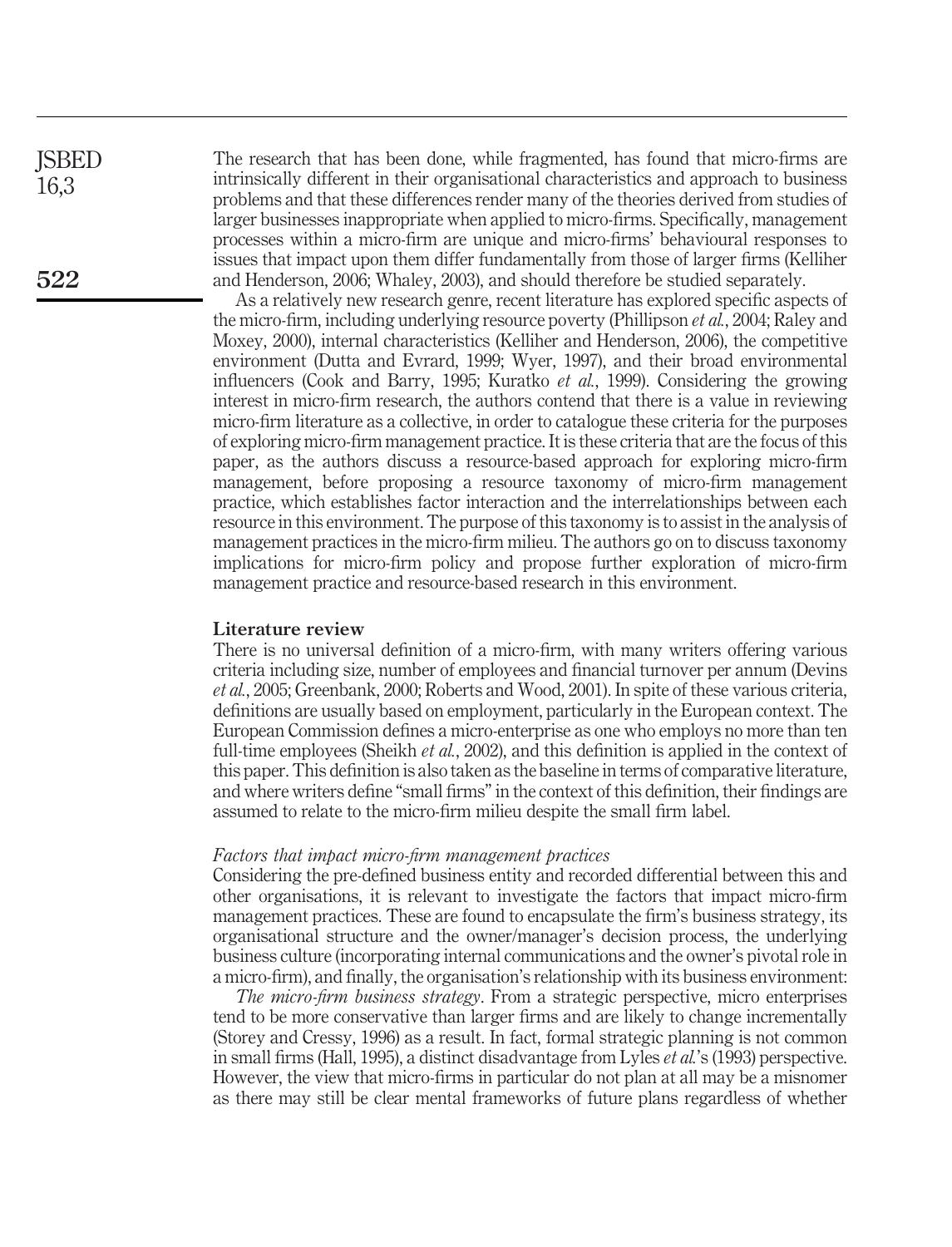they are formally written down (Kuratko et al., 1999; Wyer, 1997). In fact, there is a prevalence of personal and subjective business objectives in micro-firms (Simpson, 2001), although the owner often holds these tacitly (Phillipson *et al.*, 2004) without explicitly communicating them to either the firm participants or the business stakeholders at large. As micro-firm competitive advantage is often built on localised and tacit knowledge that can respond quickly to market signals (Wickham, 2001), an intuitive strategic approach is understandable in this milieu. Specifically, flexible specialisation offers a unique advantage to these organisations and the owner/manager's direct contact with customers, suppliers and employees presents a distinct advantage in the informal strategic planning process described above.

Organisational structure and decision process. Mintzberg (1983) defines the simple or non-structure (in the context of organisational structure) as comprising of direct supervision as the prime coordinating mechanism with centralisation as the main design parameter, resulting in all major decisions emulating from the structure's centre. The merging of ownership and management in the micro-firm setting creates a one-person centred organisational structure (Dutta and Evrard, 1999; Palvia et al., 1994; Simpson, 2001), which is flat or horizontal, with centralised authority, minimal internal management levels and a wide span of control. Therefore, the micro-firm is the epitome of a simple structure, wherein the owner and employees are found to be closer to their customers due to the lack of management layers (Brady and Voss, 1995). Furthermore, these organisations encourage team and cross-functional orientations (Down, 1999) due to their size and informal communication structure. Notably, this structure presents greater flexibility and is therefore faster to respond and adapt to change.

The micro-firm owner is usually responsible for all decision roles within the firm and has a pivotal role in the organisation (Palvia *et al.*, 1994). As a result, these firms are often less dependent on formal decision models (Rice and Hamilton, 1979), relying instead on the owner's intuition. Size is the prevailing influencer in this regard, as the smaller the firm, the more power resides at the centre. Unfortunately, there is a resultant pressure on the owner/manager to be an expert in all fields of management, and he or she is often conceived as the only one who can make management decisions as a result (Kelliher and Henderson, 2006). Ideally, it is the owner/manager who nurtures employee cooperation in the context of these paternalistic influences. However, the owner/manager's pivotal role in the organisational structure and culture can result in dominance of top-down communication, an issue that can impede the owner's business aspirations.

*Micro-firm business culture.* The micro-firm culture is, to a large extent, an extension of the owner's personality, as the owner plays a pivotal role in the organisation's focus and ultimate success. Specifically, in cases where there is no divorce of ownership and control, a micro-firm's culture is often reflected in the motivations, values, attitudes and abilities of the owner/manager (Greenbank, 2000). The micro-firm's culture lends itself to informal narrative modes of communication (Penn *et al.*, 1998), which have been found to be inherently collaborative (Matlay, 1999). Notably, there is less internal uncertainty in this environment as the owner is aware of conditions and sentiment through regular contact with workers (Storey and Cressy, 1996), creating a link between the micro-firms' small size and more effective communications. However, a potential drawback is the fact that organisational messages are heard in the context of employee's history as organisational members, and may therefore be impacted by previously experienced events within the organisational setting.

Micro-firm management practice

523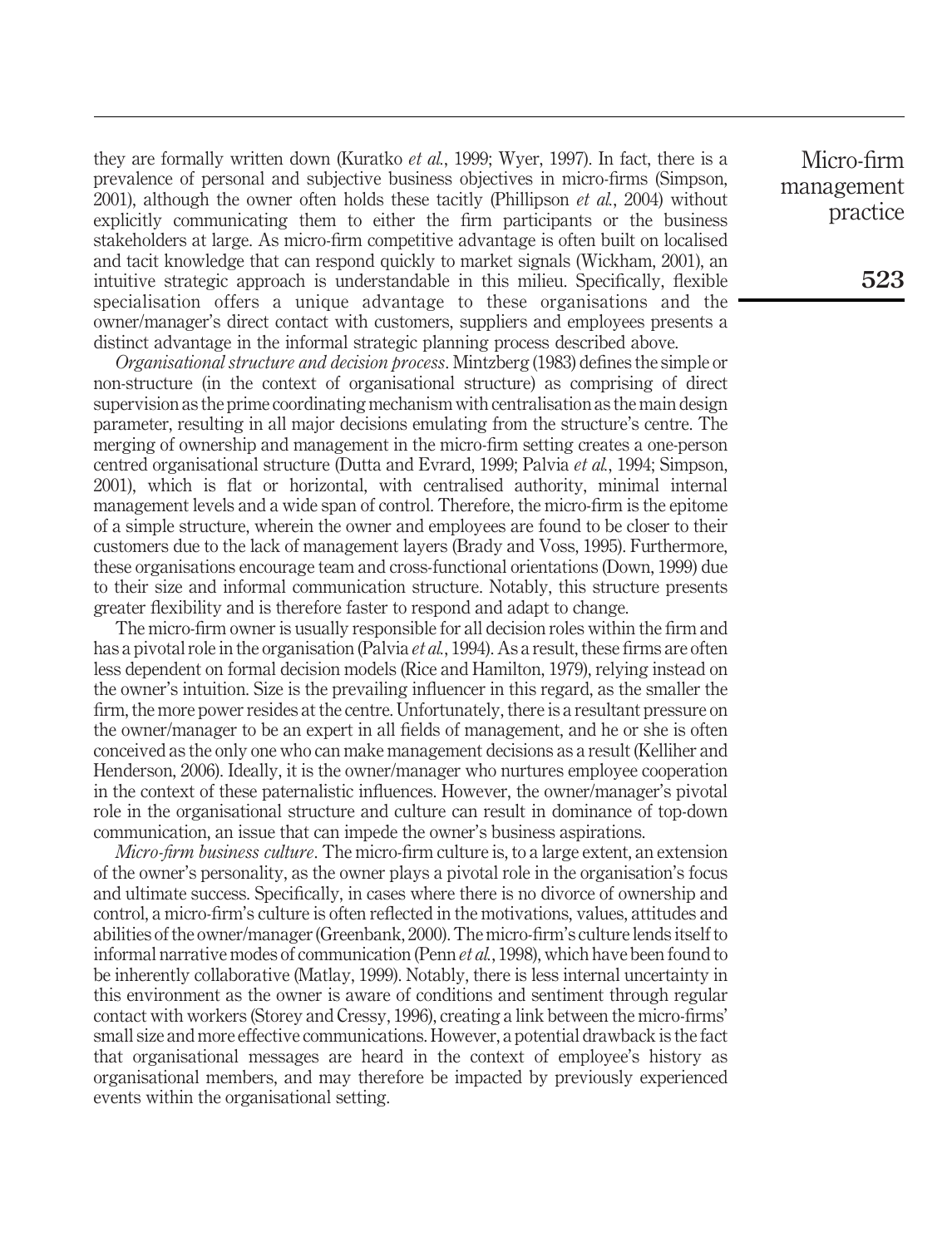Micro-firm relationship with its business environment. Research suggests that micro-firms have framed relations with the outside environment (Dutta and Evrard, 1999), wherein these firms have limited competitive influence, operating from their position in a perfectly competitive market (Simpson, 2001; Storey and Cressy, 1996). As internal and external interaction is paramount due to the more limited ability of micro-firms to shape their external environment (Smallbone *et al.*, 1999; Kelliher, 2007), these firms combine internal and external perspectives to build an image of the individual firm from a competitive viewpoint on an ongoing basis. Unfortunately, this perspective can lead to micro-firm over-sensitivity to market changes (Whaley, 2003), and often results in a short-range management perspective on the part of the micro-firm. On a broader scale, government policy has an important impact on a micro-firm's ability to compete in the marketplace. Specifically, public policy has been found to have a negative effect on micro-firms (Cook and Barry, 1995; Kuratko et al., 1999), as these firms have been found to lack influence at government level. Negative policies can include price, cost inequities, legislative compliance, regulatory liberalisation, competition restriction, paperwork burden, managerial restriction and mental burden (Bannock and Peacock, 1990; Kuratko et al., 1999).

Based on the reviewed literature, modern external environments are sufficiently competitive such that, in order to survive, an organisation's rate of learning must be faster than the rate of change in their environment (Barney et al., 2001; Hamel and Prahalad, 1994). Specifically, micro-firms feel heavy pressure from rapid changes in their environment as to customer demands, product life cycle and government regulation and legislation (Alstrup, 2000). Thus, while significant knowledge may already be present in the micro-firm, external impulses are sometimes needed in order to trigger off internal development, and stimulate a learning dynamic within the firm. Consequently, an external impulse brought about by a new industry standard or regulation, or by dominant customer and supplier demands may challenge the organisation's learning environment, at least in the short-term (Kelliher, 2007). However, when successfully incorporated into the micro-firm's strategy, structure and culture, these external impulses should result in the emergence of a more competitive micro-business in the longer-term.

#### Categorising the micro-firm

The authors have explored specific research aspects of the micro-firm, including micro-firms' internal characteristics, the micro-firm's competitive environment, and their broad environmental influencers. By investigating micro-firm characteristics, the authors offer a visual representation of strategy, structure, culture and competitive setting from the micro-firm perspective. Considering the reviewed literature, the micro-firm environment has numerous criteria that can benefit from being catalogued (Table I).

Research has found that these person-centred organisations depend on the owner/manager to make decisions, present organic strategic plans, which can easily adapt to pre-defined market dynamics and operate an organisation within the confines of a restricted pool of resource. A micro-firm's success is therefore largely dependent on the owner/manager's competence in successfully channelling these resources toward the development of organisational capabilities (a view supported by O'Dwyer and Ryan, 2000). Following categorisation of the micro-firm characteristics, the authors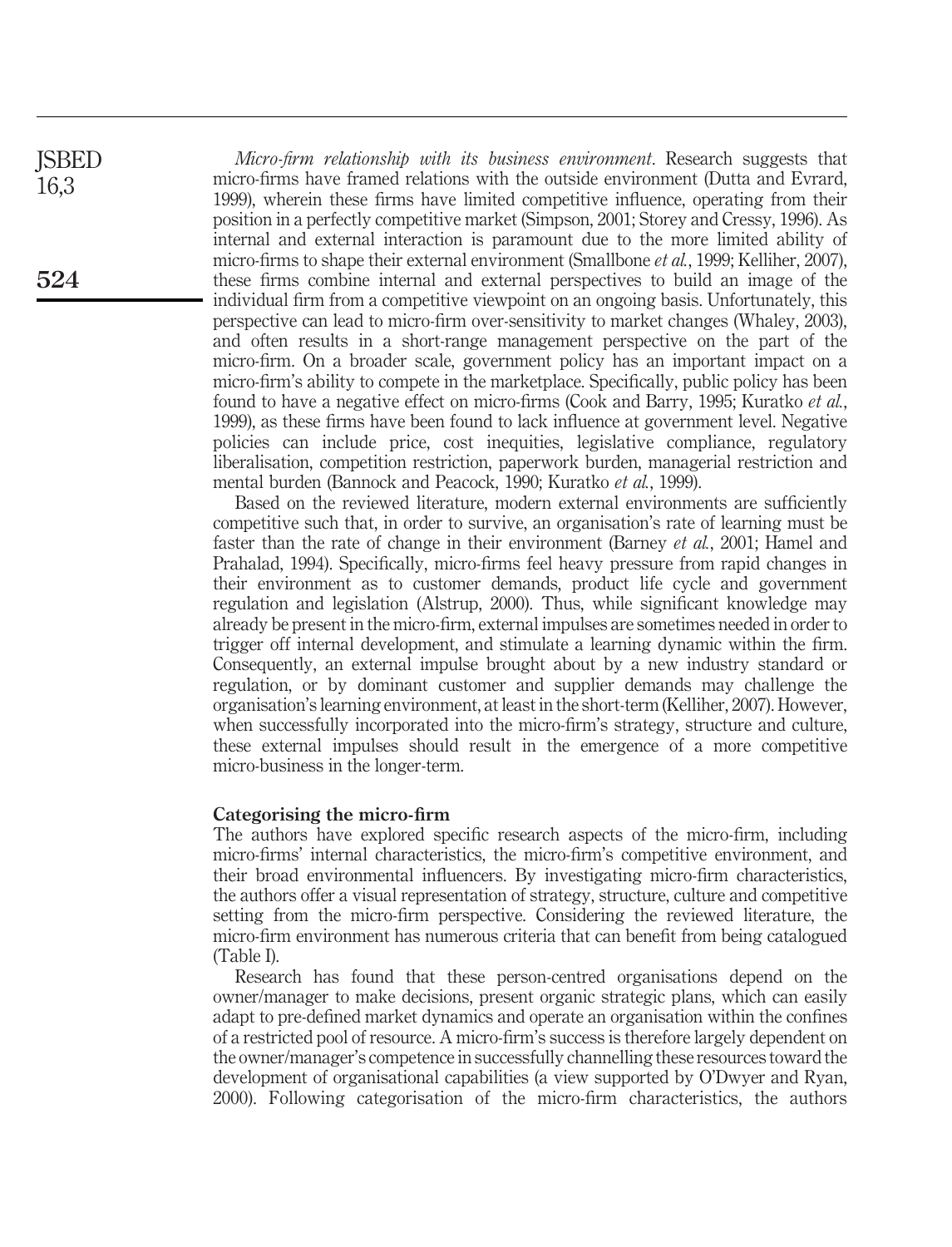investigated the micro-firms' underlying resource constraints in pursuit of the paper's objective: "to establish a resource-based taxonomy of micro-firm management practice".

#### Micro-firm management practice – a resource-based view

Before addressing the micro-firm's resource criteria, it is of benefit to define resource and related terms in this context. Resources are those tangible and intangible assets linked to a firm in a semi-permanent way, while capabilities are a way of accomplishing different activities, depending on available resources (Grant, 1991). Separately, competencies are the integration of firm-specific assets into clusters spanning individuals and groups so that they enable distinctive abilities (Teece *et al.*, 1997). Thus, organisational performance is a consequence of firm-specific resources and capabilities enabled by management competencies, as internal resource availability places a fundamental limit on an organisation's plans, regardless of those resources obtainable on the open market (O'Regan and Ghobadian, 2004; Chandler and Hanks, 1994).

The resource-based view is of particular relevance in the micro-firm context, as it contends that long-term firm survival is contingent on a business' unique offerings, and the development of this uniqueness over time through nurturing the firm's core competencies. The crux of the resource-based view is that companies have a mixed bag of resources, so those that are valuable should be embedded in a set of functional policies and activities to maximise a business's potential success.

It is widely accepted that micro-firms face "resource poverty", which forces them to operate under severe time, financial and expertise constraints. Specifically, Phillipson et al. (2004) and Raley and Moxey (2000) both cite inadequate internal resource as a factor in the vulnerability of micro-firms and an inhibitor in their development, operation and exploitation of opportunities. This issue can often manifest itself as a form of "short-termism" whereby these organisations may focus on short-term goals to the detriment of long-term business objectives. Learning new capabilities can therefore be quite problematic in the micro-firm milieu, due to both employee capacity and the underlying need for efficiency scale and growth in this environment (Pil and Holweg, 2003). Thus, the resource perspective offers an opportunity to analyse micro-firm management practice from an internal and external perspective.

#### Key internal resource constraints

Owing to the limited number of staff in this environment, significant pressure is placed on micro-firm employees to keep up a frenetic pace of activity (Dutta and Evrard, 1999) while being capable of performing multiple functions, often in multiple functional areas,

| Environmental influencers                                                                                                      | Internal characteristics (micro-firm)                                                                                                                                            | Owner/manager                                                                                                                                                         |
|--------------------------------------------------------------------------------------------------------------------------------|----------------------------------------------------------------------------------------------------------------------------------------------------------------------------------|-----------------------------------------------------------------------------------------------------------------------------------------------------------------------|
| Power relationship<br>Diseconomies of scale<br>Externally enforced change<br>Perfect competition<br>Negative regulatory impact | Small size<br>Niche strategy<br>Incremental change<br>Prone to short-term perspective<br>Non/simple-structure<br>Resource poor<br>Informal communications<br>On-the-job learning | Paternalistic management style<br>Central control and authority<br>Key decision maker<br>Informal strategic planner<br>Stakeholder proximity<br>Owner-centred culture |

Table I. Micro-firm criteria catalogue

Micro-firm management practice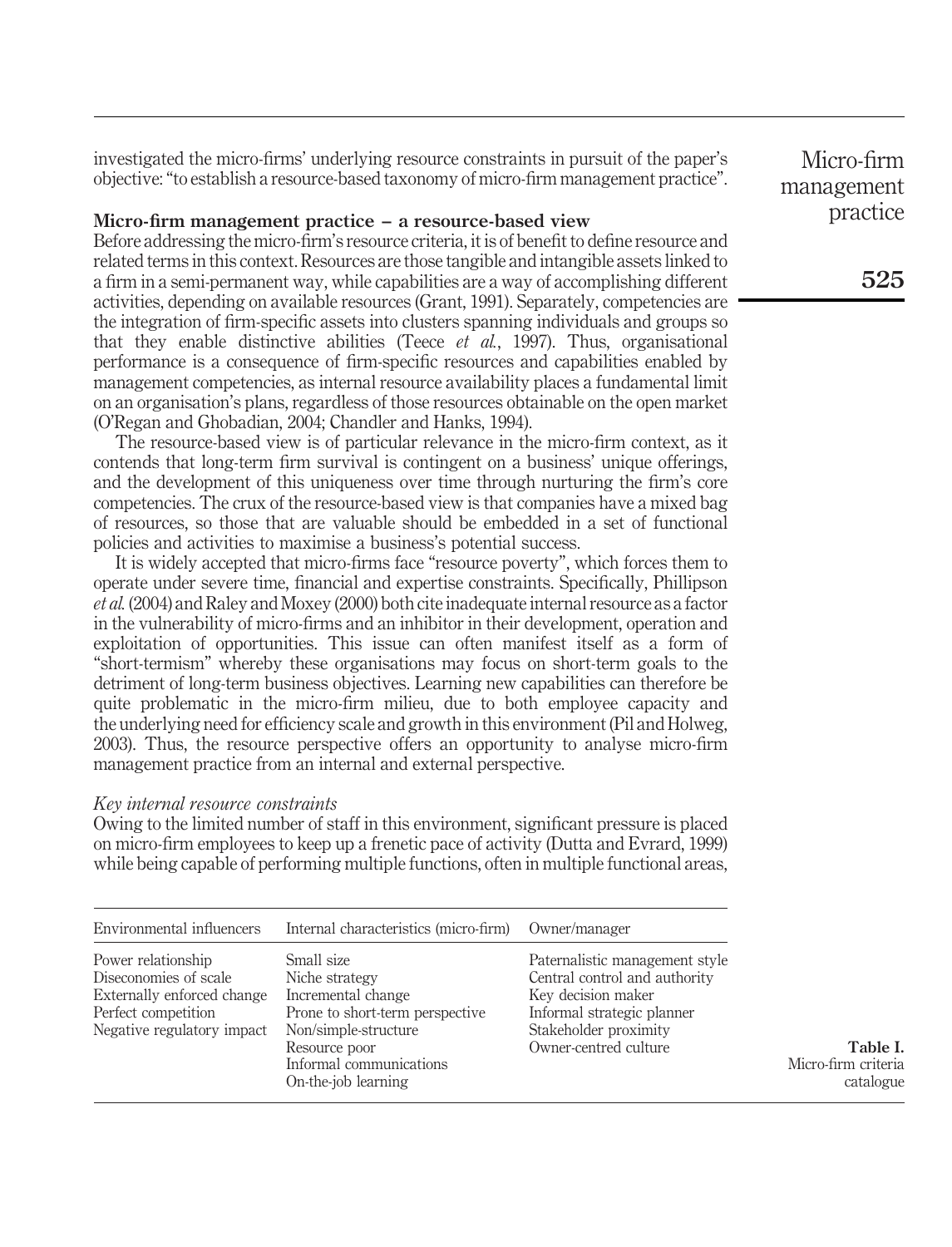within the organisational context (Dutta and Evrard, 1999; Floren, 2003). In reality, it is unlikely that micro-firms will have the resources to employ specialists, tending instead to employ staff with generalist skill sets (Simpson, 2001). There can also be a lack of career path for specialists in this type of organisation, and these firms often experience marginal labour markets (Curran, 1988) as a result. Time or lack thereof, is a particular concern in the micro-firm environment, where the owner is likely to be responsible for all aspects of the business operation. This time constraint often manifests itself in owners who are primarily interested in immediately applicable performance (Freel, 1999) as they are mainly concerned with the day-to-day demands of running their own business (Storey and Cressy, 1996), often to the detriment of long-term planning. Finally, the micro-firm has restricted access to funds (Freel, 1999), and is often reliant on personal sources of finance as a result. Unfortunately, limited financial access may restrict larger investments that require a longer payback period, creating a growth barrier in these organisational settings.

#### External resource berspective

There is an obligation on the part of micro-firms to ensure knowledge is used optimally within the firm by developing the analytical and critical skills of individuals, groups and the entire organisation so as to sustain and grow the firm's competitive advantage. This focus is primarily rooted in the resource-based theory of organisational competitiveness, suggesting that the micro-firm's underlying unique competitive advantage is centred on their capacity to learn (Barney et al., 2001; Ruiz-Mercader et al., 2006). Unfortunately, micro-firm resource poverty can lead to information deficits that hamper the propensity of micro-firms to be aware of, and respond to, environmental opportunities and threats (North *et al.*, 2001, as cited in Phillipson *et al.*, 2004), which in turn may restrict growth in these organisations. This issue can result in diseconomies of scale when competing in the marketplace, creating a cycle of decay on the part of the individual micro-firm.

#### Developing managerial competence

In addition to a firm's accessibility to resources, Chandler and Hanks (1994) argue that business performance is also a function of managerial competence. This view is supported by O'Dwyer and Ryan (2000), Down (1999), Kelliher and Henderson (2006) and Greenbank (2000) in the micro-firm context. These writers acknowledge that the micro-firm owner's experiences, skills and competencies are key influencers upon business survival and development, and each describes the owner/manager as a central resource of a business, providing resources that they have acquired through education and experience. Owner/manager attributes and capabilities can therefore impact positively or negatively upon business performance, as catalogued in Table II.

The owner/manager's attributes can drive motivation, positively impact communication and ultimately support an adaptive organisation. However, these findings are tempered with the reality that such people may also suffer from a short-term perspective, and promote centralised authority to the detriment of individual empowerment within the firm, potentially constricting future business success. Finally, the noted managerial competencies relate primarily to soft skills, wherein human development and learning potential are key criteria in the development of organisational capabilities in this environment.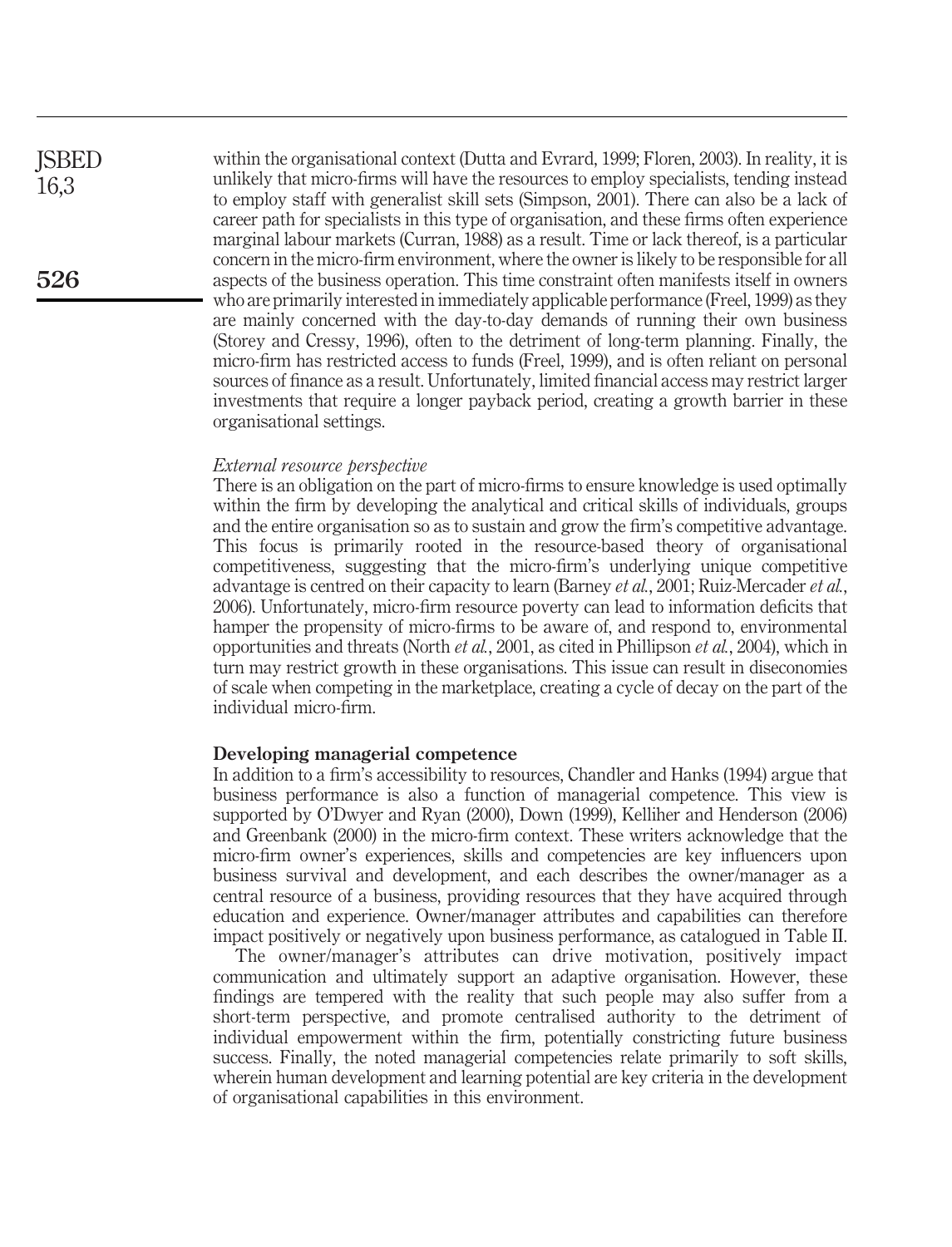| Owner/manager<br>attribute        | Strength/<br>effective     | Weakness/ineffective                                                                                   | Managerial competencies            | Micro-firm<br>management                                   |
|-----------------------------------|----------------------------|--------------------------------------------------------------------------------------------------------|------------------------------------|------------------------------------------------------------|
| Strong willed                     | Drive and<br>motivation    | Openness to suggestions and<br>less absorptive capacity                                                | Learning and improving             | practice                                                   |
| Paternalistic<br>managerial style | Close<br>communication     | Short-termism                                                                                          | Leadership and direction           | 527                                                        |
| Intuitive                         | Tacit<br>knowledge         | Ideas are not tested                                                                                   | Idea and opportunity<br>generation |                                                            |
| Lack of reflection                | Organisational<br>learning | Incomplete learning transfer/<br>process                                                               | Development of human<br>resources  |                                                            |
| Informal planner                  | Adaptive                   | Employees lacking objectives.<br>responsibility and vision of the longer term learning needs<br>future | Identification of short and        | Table II.<br>Micro-firm managerial<br>competence catalogue |

#### Resource taxonomy of micro-firm management practice

While cataloguing was a valuable means of identification of micro-firm criteria and managerial competence (Tables I and II), the problem of effectively cataloguing and retrieving unstructured information is eternal (Palmer and Frappaolo, 2004). Therefore, taxonomy offers conceptual organisational structure when applied to business content and managerial competence (Figure 1). The taxonomy construction and classification seeks to identify micro-firm criteria in the context of component interrelationships, facilitated by owner/manager competence. Thus, the taxonomy aids in the identification of sub-topics to focus on in the first instance, offering insight into the micro-firm's resource-based management practices.

The proposed taxonomy seeks to establish the resource criteria and inter-relationships in micro-firm management practice. It is therefore important to look at the micro-firm's overriding strategy in the context of resource availability, internal capabilities and organisational competencies. The micro-firm strategy must operate in a resource-based framework, and each contributing factor, specifically the micro-firm's strategy, structure, culture and leadership should facilitate the pursuit of an optimum competitive stance in this environment. Thus, considering the micro-firm resource constraints, it is vital for these organisations to embed their valuable resource in their core business strategy, to ensure survival in the longer term. Notably, micro-firms in their individual capacity lack power in the marketplace and are likely to be beholden to the dominant partner's requirements as a result. This suggests that external influencers rather than core internal capability requirements dictate strategic worth. However, the benefits of dynamic management competency development, which might lead to improved management practice and business performance in the micro-firm, have not previously been looked at in any detail. This is the underlying purpose of this paper.

In Figure 1, the authors identify key micro-firm management competencies, which are relationship management when interacting with the firm's business environment, opportunity (resource) management at organisational level, the owner/manager's leadership and communication skills within the firm, and the promotion of individual learning underlying human resource development (HRD). By focusing on developing management competence within this taxonomy, the owner/manager may focus on those activities that contribute to the firm's development and success in the long run.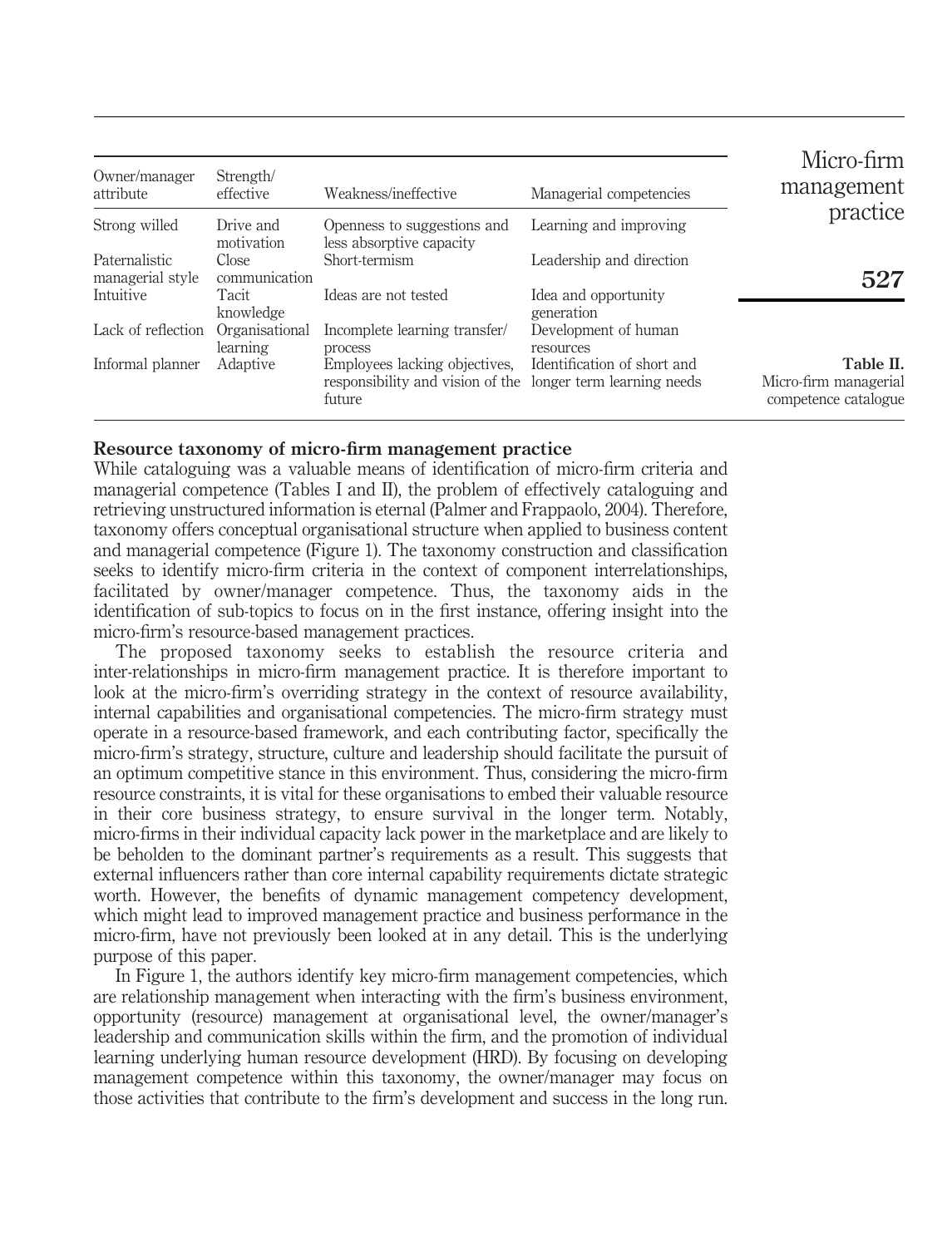

Specifically, considering the resource constraints mentioned earlier, the micro-firm owner/manger may be able to tap into valuable resources within a learning network environment by developing relationships, which could result in the development of dynamic internal management competencies. Within the organisation, an inclusive/adaptive leadership approach coupled with a primary focus on HRD should help hone employees' specialist skills, and provide a wider career path for these individuals, ultimately contributing to organisational productivity. Notably, promoting internal communication and individual learning has been found to facilitate organisational learning over time in the micro-firm milieu, creating the potential for perpetual improvement in context. At an organisational level, resource-based opportunity management should help channel limited resource and individual learning into "value" strategies, strengthening capabilities despite resource constraints, and ultimately impacting competitive advantage. As the taxonomy is an inter-relational representation of the micro-firm management practice, each action results in reaction, creating a synergy of worth over time.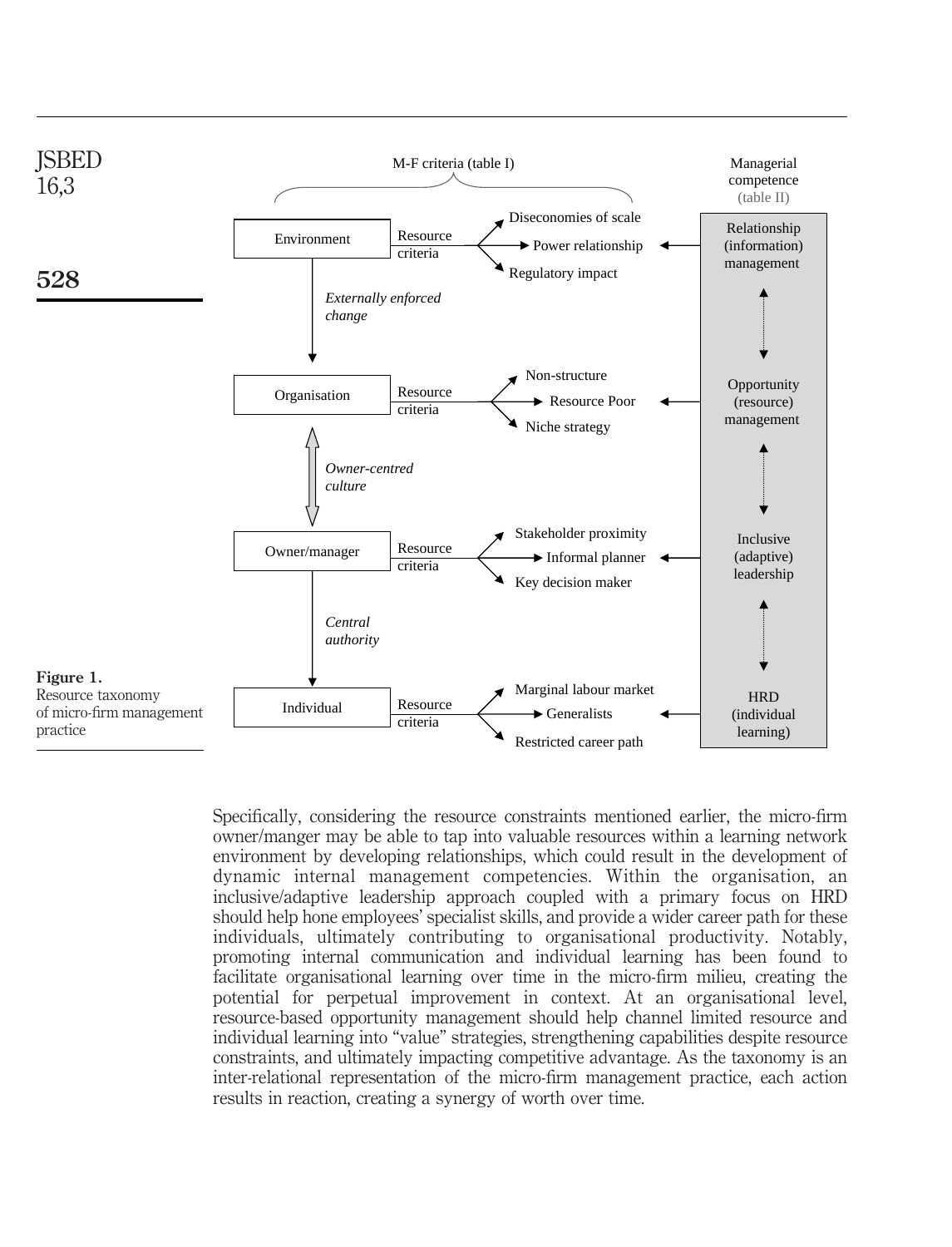# Policy implications

The proposed resource-based taxonomy of micro-firm management practice offers policy insight in relation to the business environment and individual and organisational learning.

# The business environment

The resource perspective indicates that there should be apportioned responsibility by size in relation to regulation (Martin, 2007). This approach has already been implemented in Australia's HR policy (Southley, 2007). Furthermore, as small and micro-firms often face a power imbalance in interaction with dominant trading partners (Kelliher, 2007), the resource perspective proffers micro-firm cooperative lobbying to challenge competitive policy in pursuit of a more balanced business environment.

# Organisational and individual learning

To date, criticism has been levied on small and micro-firm training programmes (Greenbank, 2000), government initiatives (Matlay, 1999) and educational institutions (Taylor and Thorpe, 2004) for failing to address the learning and resource needs of these organisations. From a learning perspective, researchers appear unified in the belief that generic training solutions originally designed for larger organisations fail to address the needs of the micro-firm (Greenbank, 2000; Devins et al., 2005; Down, 1999, among others). The authors' therefore contend that learning initiatives ought to focus on analytical and intuitive skill development on the part of the owner/manager, and the development of staff through individualised learning programmes (Figure 1). Considering less than 20 per cent of micro-firms survive longer than six years and 30 per cent last less than 18 months (Storey and Cressy, 1996), there is an evident value in customising micro-firm managerial competence development and employee learning initiatives in this manner. From a policy perspective, appropriate interventions addressing specific training and learning requirements in the context of an individual firm's size, sector, structure and the owner/manager's attributes (a view supported by Johnson, 2002) are far more likely to reap sustainable competitive returns by:

- . embedding the resource perspective in the design, development and implementation of the micro-firm's business strategy (Teece et al., 1997; Grant, 1991); and
- . by honing managerial competence, the value of available resource can be enhanced in pursuit of sustainable commercial success (as advised by O'Regan and Ghobadian, 2004).

# Conclusion

This paper sought to establish a resource-based taxonomy of micro-firm management practice. The purpose of this taxonomy is to assist in the analysis of management practices in the micro-firm milieu. Assuming the micro-firm's underlying unique competitive advantage is centred on their capacity to learn at a faster rate than the rate of change in their environment, this taxonomy seeks to hone management practice in promoting and capturing individual and organisational learning in this environment. Specifically, micro-firm management competencies are found to be relationship management when interacting with the firm's business environment, opportunity (resource) management at organisational level, the owner/manager's inclusive

Micro-firm management practice

529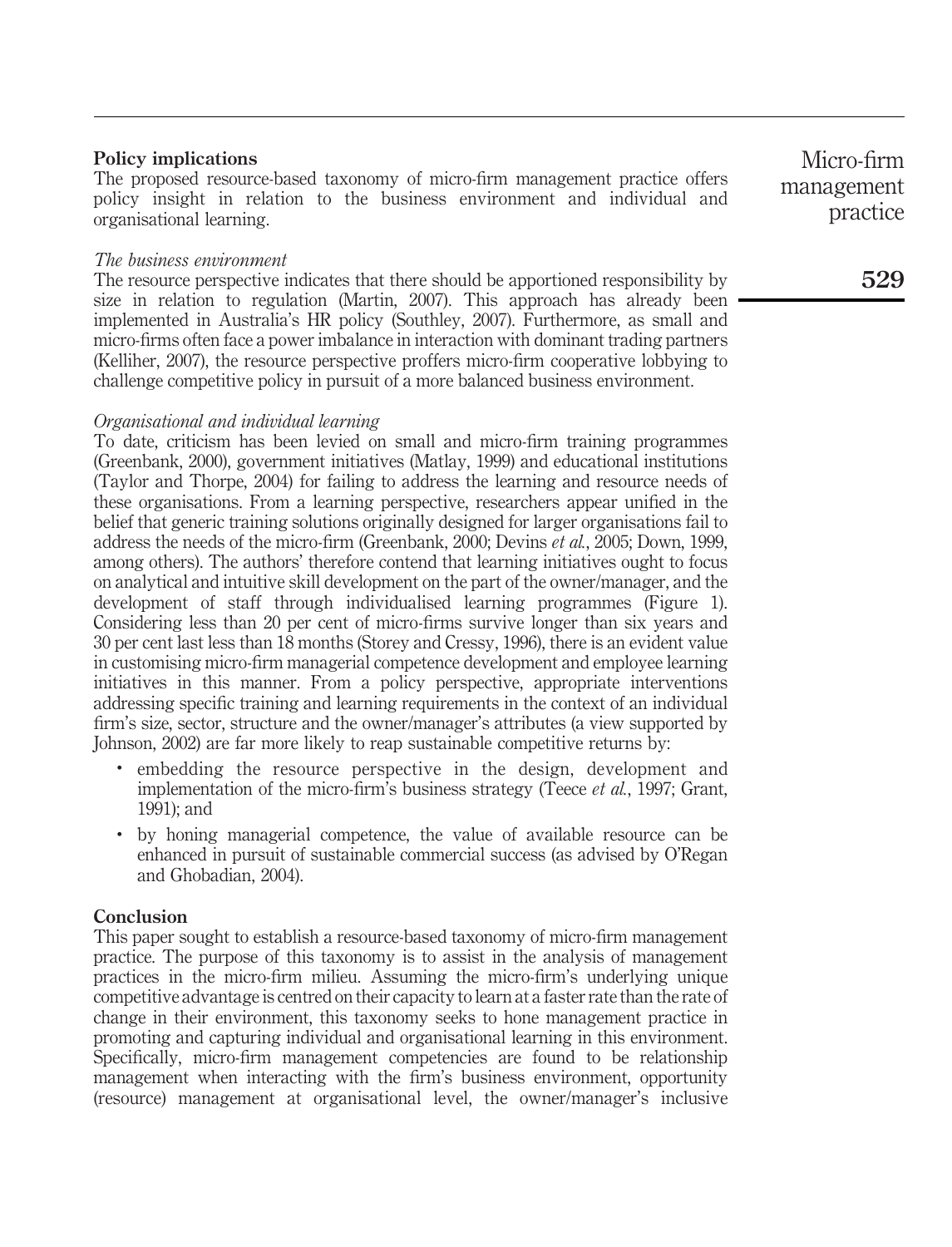leadership and communication skills within the firm, and the promotion of individual learning underlying HRD.

The reviewed literature and extracted micro-firm taxonomy depicts a unique entity in the organisational management context. Specifically, the organisation's minute size, paternalistic management style, intrinsic flexibility and informal culture should all contribute to a contextual understanding of micro-firm management, at least in theory. Unfortunately, underlying external and internal issues may curtail optimum management practices in this environment. In particular, centralised decision-making and control may create a constricted communication line within the micro-firm, resulting in a stunted internal culture. External regulatory and competitive pressures may produce a forced learning environment from the micro-firm perspective, creating competitive constrictions and ultimately causing a negative impact on organisational success. Pursuit and development of managerial competencies at each interaction point is therefore worthy of further investigation and the authors recommend research in the area of resource-based management practice and micro-firm managerial development in this regard.

#### References

- Alstrup, L. (2000), "Coaching continuous improvement in small enterprises", Integrated Manufacturing Systems, Vol. 11 No. 3, p. 165.
- Bannock, G. and Peacock, A. (1990), Governments and Small Business, Paul Chapman, London.
- Barney, J., Wright, M. and Ketchen, D.J. (2001), "The resource-based view of the firm: ten years after 1991", Journal of Management, Vol. 27, pp. 625-41.
- Brady, A. and Voss, B. (1995), "Small is as small does", *Journal of Business Strategy*, Vol. 16 No. 2, pp. 44-52.
- Chandler, G. and Hanks, S. (1994), "Market attractiveness, resource-based capabilities, venture strategies and venture performance", Journal of Business Venturing, Vol. 9, pp. 331-49.
- Cook, R.G. and Barry, D. (1995), "Shaping the external environment: a study of small firms' attempts to influence public policy", Business and Society, Vol. 34 No. 3, pp. 317-45.
- Curran, J. (1988), "Training and research strategies for small firms", Journal of General Management, Vol. 3, pp. 24-37.
- Devins, D., Gold, J., Johnson, S. and Holden, R. (2005), "Conceptual model of management learning in micro businesses – implications for research and policy", *Education*  $\&$ Training, Vol. 47 Nos 8/9, pp. 540-51.
- Down, S. (1999), "Owner-manager learning in small firms", *Journal of Small Business and* Enterprise Development, Vol. 6 No. 3, pp. 267-80.
- Dutta, S. and Evrard, P. (1999), "Information technology and organisation within European small enterprises", European Management Journal, Vol. 17 No. 3, pp. 239-51.
- Floren, H. (2003), "Collaborative approaches to management learning in small firms", Journal of Workplace Learning, Vol. 15 No. 5, pp. 203-16.
- Freel, M.S. (1999), "Where are the skills gaps in innovative small firms?", International Journal of Entrepreneurial Behaviour and Research, Vol. 5 No. 3, pp. 144-54.
- Grant, R.M. (1991), Contemporary Strategy Analysis: Concepts, Techniques, and Applications, Blackwell, Cambridge.
- Greenbank, P. (2000), "Training micro-business owner-managers: a challenge to current approaches", Journal of European Industrial Training, Vol. 24 No. 7, p. 403.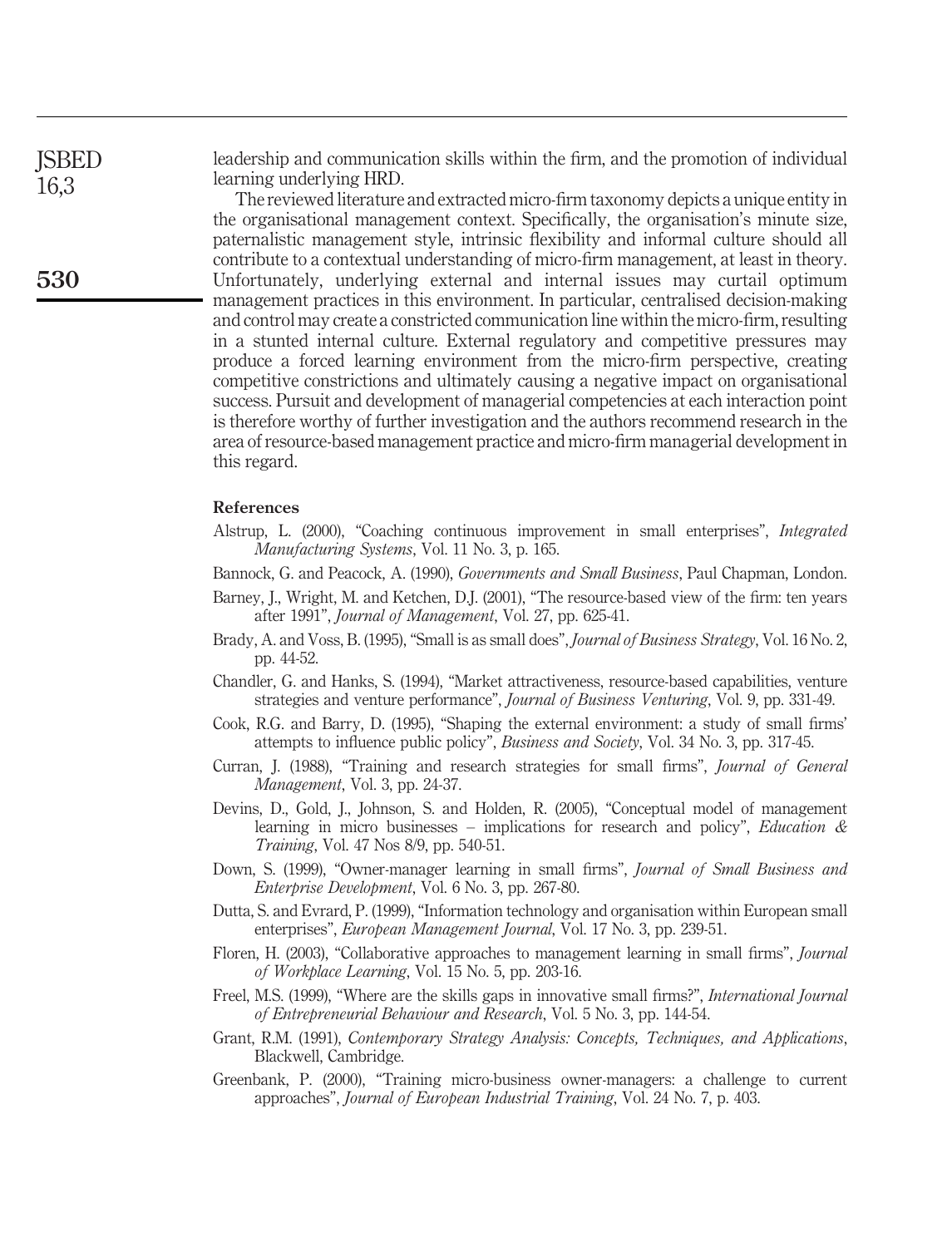| Hall, G. (1995), Surviving and Prospering in the Small Firm Sector, Routledge, London.                                                                                                                                                             | Micro-firm |
|----------------------------------------------------------------------------------------------------------------------------------------------------------------------------------------------------------------------------------------------------|------------|
| Hamel, G. and Prahalad, C.K. (1994), Competing on the Future, Harvard Business School Press,<br>Boston, MA.                                                                                                                                        | management |
| Johnson, S. (2002), "Lifelong learning and SMEs: issues for research and policy", Journal of Small<br><i>Business and Enterprise Development, Vol. 9 No. 3, pp. 285-95.</i>                                                                        | practice   |
| Kelliher, F. (2007), "Small firm cooperative constructs: addressing industry power relationships",<br>Journal of Small Business and Enterprise Development, Vol. 14 No. 3, pp. 501-13.                                                             | 531        |
| Kelliher, F. and Henderson, J.B. (2006), "A learning framework for the small business<br>environment", Journal of European Industrial Training, Vol. 30 No. 7, pp. 512-28.                                                                         |            |
| Kuratko, D.F., Hornsby, J.S. and Naffziger, D.W. (1999), "The adverse impact of public policy<br>on micro-enterprises: an exploratory study of owners' perceptions", <i>Journal of</i><br>Developmental Entrepreneurship, Vol. 4 No. 1, pp. 81-92. |            |
| Lyles, M., Baird, L., Orris, B. and Kuratko, D. (1993), "Formalized planning in small business:<br>increasing strategic choices", Journal of Small Business Management, Vol. 31 No. 2,<br>pp. 63-75.                                               |            |
| Martin, L. (2007), "Exploring business support needs for innovation and growth in rural areas",<br>ISBE Conference Proceedings, Glasgow, 7-9 November.                                                                                             |            |
| Matlay, H. (1999), "Employee relations in small firms: a micro-business perspective", Employee<br>Relations, Vol. 21 No. 3, p. 285.                                                                                                                |            |
| Mintzberg, H. (1983), Structure in Fives: Designing Effective Organisations, Prentice-Hall,<br>New York, NY.                                                                                                                                       |            |
| O'Dwyer, M. and Ryan, E. (2000), "Management development issues for owners/managers of<br>micro-enterprises", Journal of European Industrial Training, Vol. 24 No. 6, p. 345.                                                                      |            |
| O'Regan, N. and Ghobadian, A. (2004), "The importance of capabilities for strategic direction and<br>performance", Management Decision, Vol. 42 Nos 1/2, pp. 292-312.                                                                              |            |
| Palmer, N. and Frappaolo, C. (2004), "The value of categorization", AIIM E Doc Magazine, Vol. 18<br>No. 4, pp. 16-18.                                                                                                                              |            |
| Palvia, P., Means, D.B. Jr and Jackson, W.M. (1994), "Determinants of computing in very small<br>businesses", <i>Information &amp; Management</i> , Vol. 27 No. 3, pp. 161-74.                                                                     |            |
| Penn, D.W., Angiwa, W., Forster, R., Heydon, G. and Richardson, S.J. (1998), "Learning in small<br>organisations", The Learning Organization, Vol. 5 No. 3, pp. 128-37.                                                                            |            |
| Phillipson, J., Bennett, K., Lowe, P. and Raley, M. (2004), "Adaptive responses and asset<br>strategies: the experience of rural micro-firms and foot and mouth disease", Journal of<br>Rural Studies, Vol. 20, pp. 227-43.                        |            |
| Pil, F.K. and Holweg, M. (2003), "Exploring scale: the advantages of thinking small", MIT Sloan<br>Management Review, Vol. 44 No. 2, pp. 33-9.                                                                                                     |            |
| Raley, M. and Moxey, A. (2000), Rural Micro-Businesses in the North East of England:<br>Final Survey Results Research Report, Centre for Rural Economy, University of<br>Newcastle, Newcastle upon Tyne.                                           |            |
| Rice, G.H. and Hamilton, R.E. (1979), "Decision theory and the small businessman", American<br><i>Journal of Small Business, Vol. 6 No. 4, pp. 1-9.</i>                                                                                            |            |
| Roberts, M. and Wood, M. (2001), "The strategic use of computerised information systems by<br>a micro enterprise", Logistics Information Management, Vol. 15 Nos 1/2, pp. 115-25.                                                                  |            |

Ruiz-Mercader, J., Meroño-Cerdan, A.L. and Sabater-Sánchez, R. (2006), "Information technology and learning: their relationship and impact on organisational performance in small businesses", International Journal of Information Management, Vol. 26, pp. 16-29.